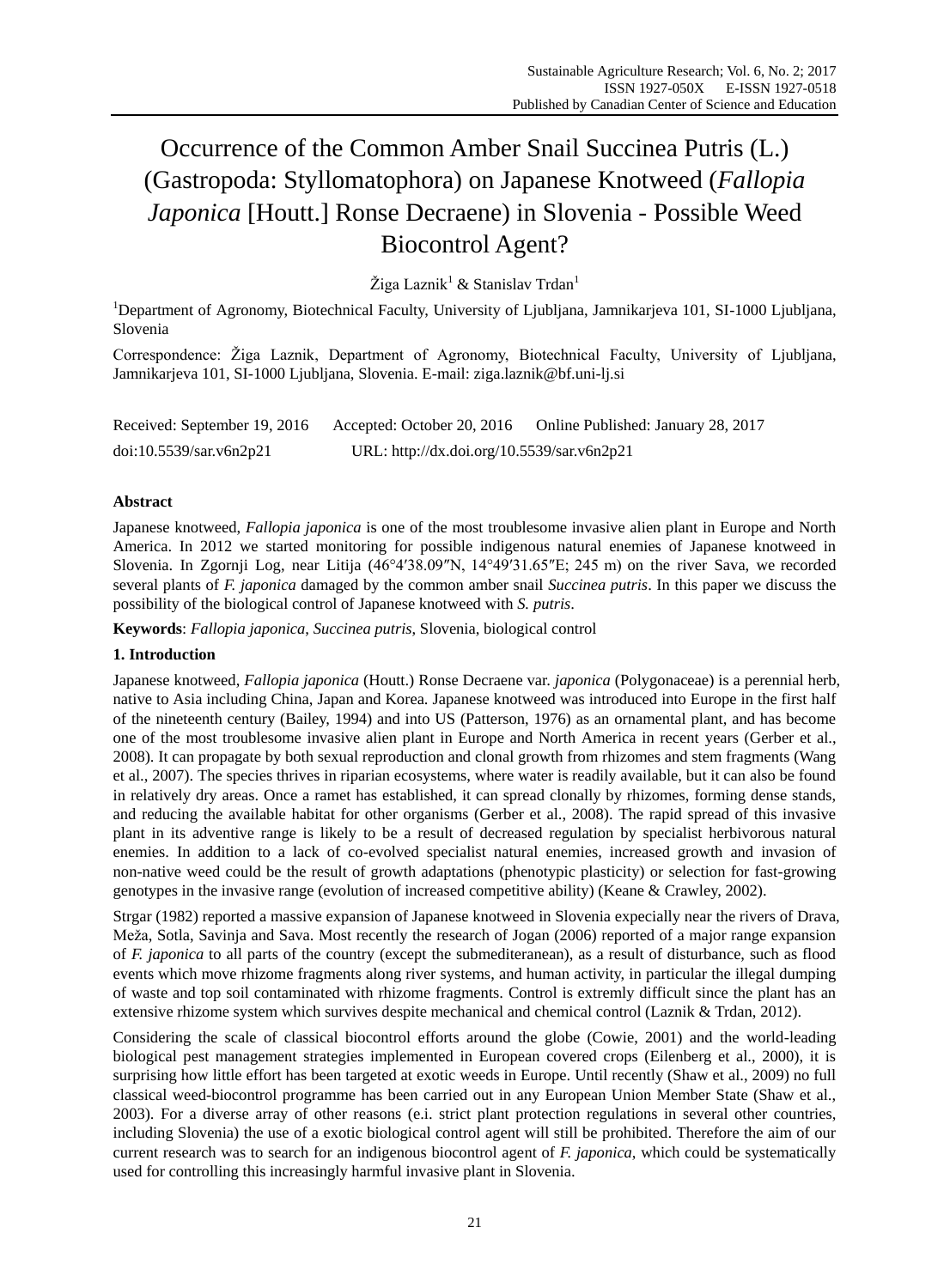The taxonomy and ecology of different species of Succineidae has been mostly studied in the United States (Patterson, 1971; Hubricht, 1985). Data on ecology and life history of the Succineidae in Europe are scarce (Cejka, 1999). Rigby (1965) reported some data on the histology, functional morphology and some aspects of life history of *Succinea putris* (Linnaeus 1758). Nine species of the family Succineidae are found in Europe and four in Slovenia. These are *S. putris*, *S. oblonga* (Draparnaud 1801), *Oxyloma elegans elegans* (Risso 1826) and *Oxyloma elegans* (Risso 1826) (Slapnik, 2005; Fauna Europaea, 2013).

*S. putris* is one of the most abundant Succineidae species in Slovenia. Despite its wide distribution and importance as an intermediate host of *Leucochloridium* spp., there are no published studies on its biology in Slovenia (Velkovrh, 2003). Several other authors (Hubricht, 1985; Đatkauskienë, 2005) report that the common amber snail lives on reed and other plants standing near the water, on constantly humid meadows, in alluvial forests and in forests on swampy ground. The snail often crawls up plant stems and can hibernate at some distance from water (Cejka, 1999).

#### **2. Material and Methods**

In 2012 we started monitoring for possible indigenous natural enemies of Japanese knotweed in Slovenia. We surveyed 38 places in Slovenia, mainly alongside rivers Sava, Savinja and Drava. In each place we collected 5 plants of Japanese knotweed. In Zgornji Log, near Litija (46°4′38.09″N, 14°49′31.65″E; 245 m) on the river Sava, we recorded several plants of *F. japonica* damaged by snails (Figure 1). Snails (20) were collected and dissected and determination of the species was made analysing the reproductive system of the snails.



Figure 1. The common amber snail *S. putris* feeding on the plant of Japanese knotweed (*F. japonica*) near river Sava (Slovenia)

#### **3. Results and Discussion**

Analysis confirmed the presence of the common amber snail *S. putris*. Results of our observation showed that *S. putris* was feeding only on Japanese knotweed, on other related species such as *F. convolvulus* (L.) Löve, *F. dumetorum* (L.) Holub, *F. baldschuanica* (Regel) Holub, *F. sachalinensis* (F. Schmidt) Ronse Decraene, *F*. x *convolvuloides* (Brügger) (Holub) and *F*. x *bohemica* (Chrtek & Chrtkova) J. P. Bailey was not present.

The goal of weed biological control is not to eradicate the weed but rather to reduce its vigor so that desirable plants can coexist (van Driesche et al., 2008). Compared with the extensive use of insects for biological control, snails have been used in relatively few biocontrol efforts (Cowie, 2001). Most snail species, both herbivorous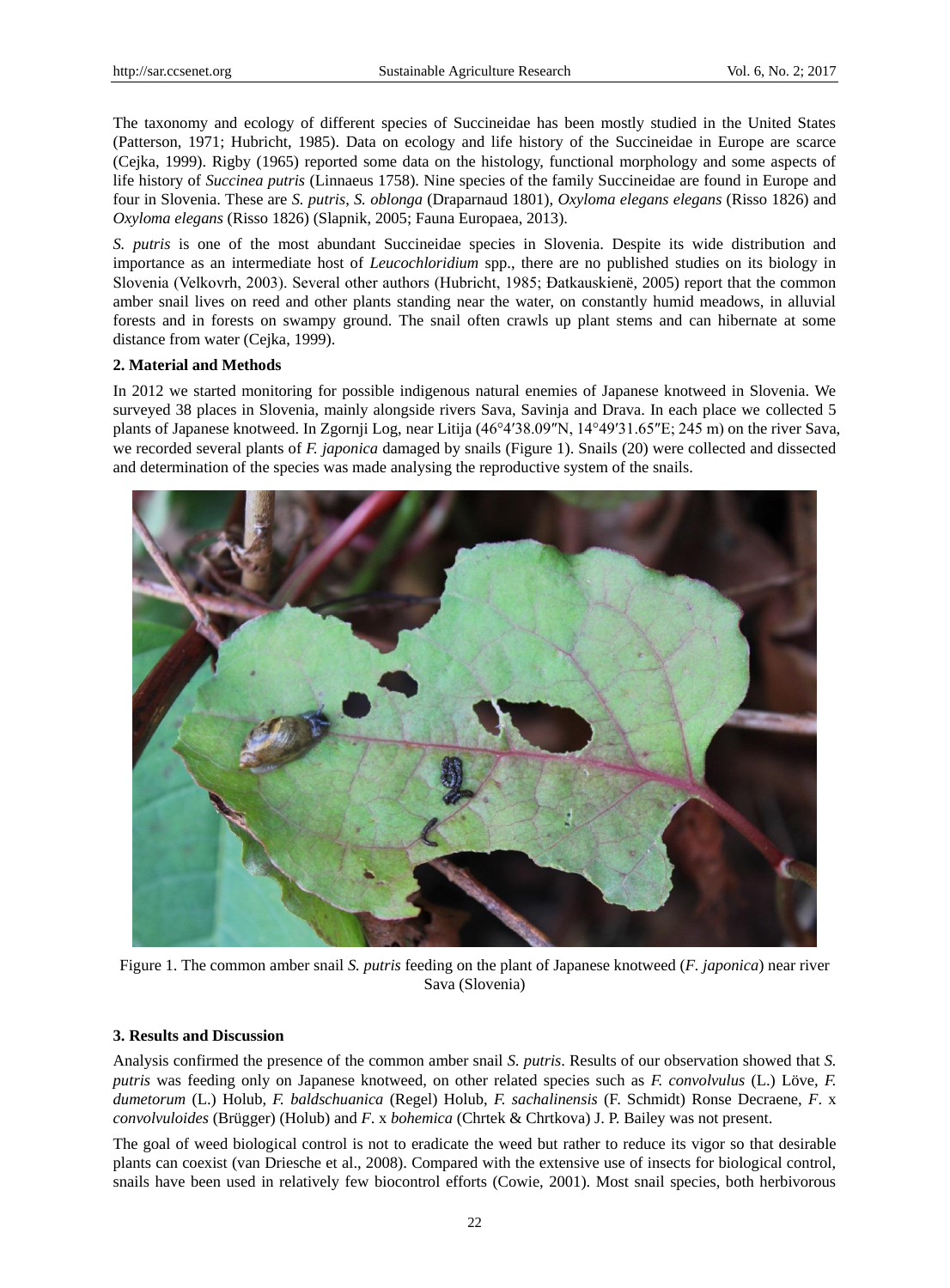and predatory species, are generalists. This fact, combined with the fact that most biocontrol introductions using snails have been and continue to be undertaken by people with entomological, but not malacological, experience, as noted for example by Mead (1955) and van der Schalie (1969), has meant that adequate understanding of snail biology has not been incorporated into the biocontrol efforts. Many classical biocontrol introductions had major impacts on non-target organisms, in some cases leading to the extinction of native species, and others have the clear potential for such impacts (Cowie, 2001). Any putative biocontrol agents used to control plants would have to be shown, prior to release, to be specific to the target weed it is intended to control, as well as demonstrating capable to reduce populations of that weed (Cowie, 2001). It is unlikely that many gastropod will be found that can filfill these criteria. An extensive review of attempts to control pest molluscs using predatory gastropods can be found in Barker & Efford (2004).

Nearly all efforts at weed biological control have involved classical biological control based on the introduction of insects or plant pathogens from the host plant's native range (van Driesche et al., 2008). In a few cases, generalists fish, such as the grass carp, have been used to graze down the biomass of macrophytic water plants in a non-specific way. In the review of Cowie (2001) the author presents data on several attempts to control aquatic weeds with snails (Robins, 1971; Thomas, 1975; Horne et al., 1992; Okuma et al., 1994; Perera & Walls, 1996). Some of the biocontrol efforts mentioned above probably can be considered successful from the perspective of controlling the target organisms. For many, however, success has not been demonstrated.

A survey by Shaw et al. (2009) revealed that 186 species of phytophagous arthropods are associated with *F. japonica* in its native range. Four years of research, funded by a consortium of UK and North American sponsors, demonstrated that a psyllid species, *Aphalara itadori* Shinji, had the highest potential as a classical biocontrol agent (Shaw et al., 2011).

Here the snail *S. putris* is in suggested, for the first time, as a possible native biocontrol agent which we recommend should be tested for its ability to regulate *F. japonica*. As a native species none of the dangers inherent to classical introductions are relevant. In a related research, Podroužková (2011) investigated food preferences of two snail species, *Succinea putris* and *Urticicola umbrosus* C. Pfeiffer, among five widespread invasive plant species from river floodplains: *Impatiens glandulifera* Royle, *Helianthus tuberosus* L., *F. japonica*, *F. sachalinensis* F. Schmidt and *F*. x *bohemica* (J. Chrtek & A. Chrtkova) J.P. Bailey and one native species, *Urtica dioica* L. Laboratory experiments showed that the most important factors affecting snails food preferences were plant species and the condition of plant material. *U. umbrosus* consumed much less fresh material than *S. putris*. In their research *Fallopia* spp. were rejected, whether fresh or previously frozen, which does not correspond with our field observations, where several plants of *F. japonica* were severe damaged by *S. putris*. In future we would like to test *S. putris* to determine their food preference to different *Fallopia* species in Slovenia and possible impacts on non-target plants.

#### **Acknowledgements**

This study was carried out within Professional Tasks from the Field of Plant Protection, a programme funded by the Ministry of Agriculture and Environemnt - Phytosanitary Administration of the Republic of Slovenia.

#### **References**

- Bailey, J. P. (1994). Reproductive biology and fertility of *Fallopia japonica* (Japanese knotweed) and its hybrids in the British Isles. Pages 141-158. In: de Waal, LC, LE Child, PM Wade, & JH Brock (eds.): Ecology and Management of Invasive Riverside Plants. New York: J. Wiley.
- Barker, M. B., & Efford, M. G. (2004). Predatory gastropods as natural enemies of terrestrial gastropods and other invertebrates. In Barker GM (ed.), Natural Enemies of Terrestrial Molluscs, pp. 279-403. CABI Publishing, Wallingford, UK. https://doi.org/10.1079/9780851993195.0279
- Cejka, T. (1999). The terrestrial molluscan fauna of the Danubian floodplain (Slovakia). *Biologia, 54*, 489-500.
- Cowie, R. H. (2001). Can snails ever be effective and safe biocontrol agents? *International Journal of Pest Management, 41*, 23-40. https://doi.org/10.1080/09670870150215577
- Đatkauskienë, I. (2005). Characteristic of lifespan and reproduction period of *Succinea putris* (L.) (Gastropoda: Styllomatophora). *Ekologija, 3*, 28-33.
- Eilenberg, J., Enkegaard, A., Vestergaard, S., & Jensen, B. (2000). Biocontrol of pests on plant crops in Denmark: present and future potential. International symposium on biological control agents in crop and animal protection, Swansea, UK, 24-28 August, 1999. *Biocontrol Science and Technology, 10*, 703-710. https://doi.org/10.1080/09583150020011681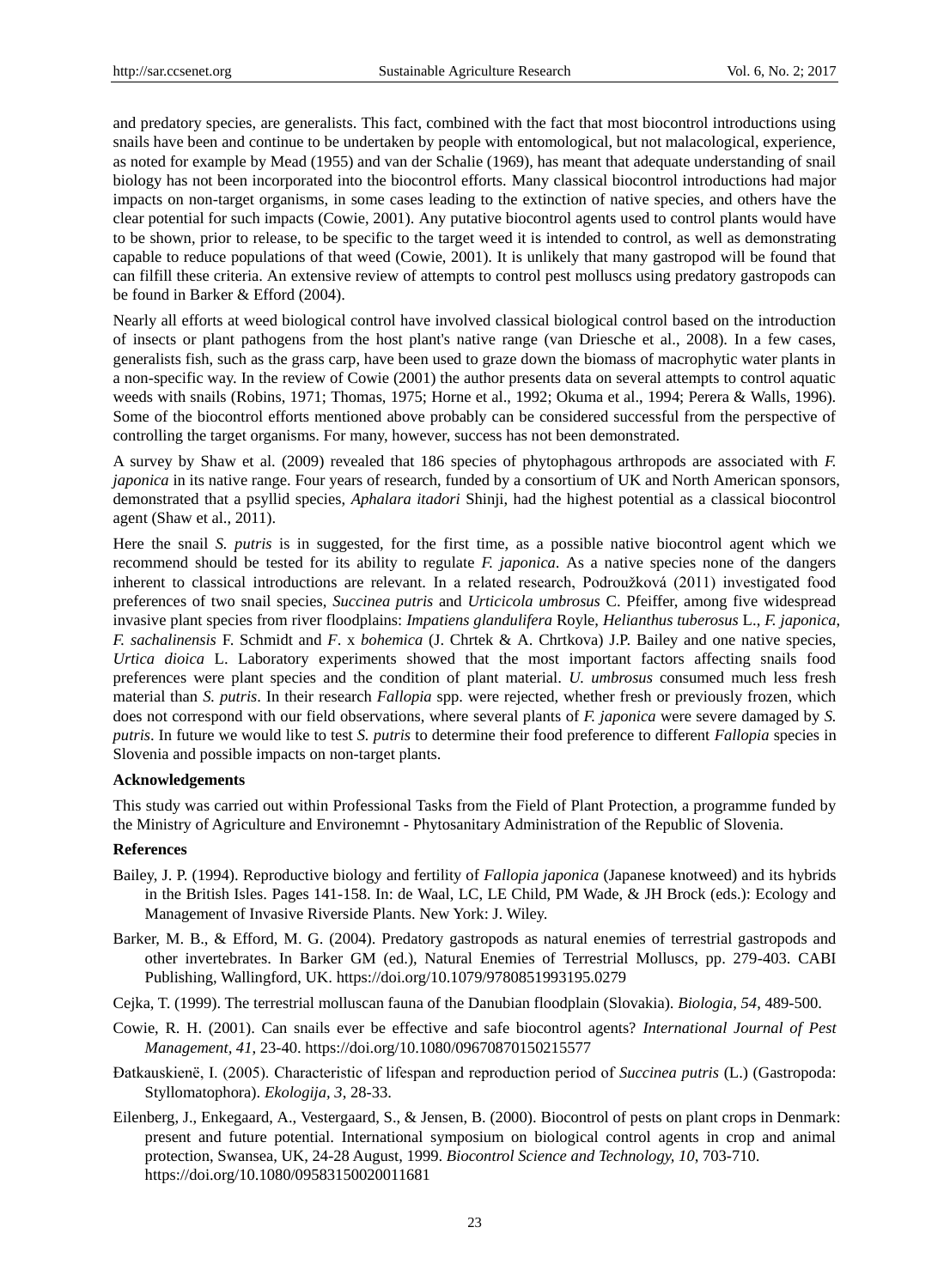Fauna Europaea. (2013). www.faunaeur.org. *24*(8). 2013

- Gerber, E., Krebs, C., Murrell, C., Moretti, M., Rocklin, R., & Schaffner, U. (2008). Exotic invasive knotweeds (*Fallopia* spp.) negatively affect native plant and invertebrate assemblages in European riparian habitats. *Biological Conservation, 141*, 646-654. https://doi.org/10.1016/j.biocon.2007.12.009
- Horne, F. R., Arsuffi, T. L., & Neck, R. W. (1992). Recent introduction and potential botanical impact of the giant rams-horn snail, *Marisa cornuarietis* (Pilidae), in the Comal Springs ecosystem of central Texas. *Southwestern Naturalist, 37*, 194-196. https://doi.org/10.2307/3671668
- Hubricht, L. (1985). The distribution of the native land mollusks of the eastern United States. *Zoology, 24*, 191.
- Jogan, N. (2006). Japonski dresnik (*Fallopia japonica*) rastlina leta 2006. *Proteus, 68*, 437-440. [Slovenian]
- Jordaens, K., Pinceel, J., & Backeljau, T. (2005). Mate choice in the hermaphroditic land snail *Succinea putris* (Stylommatophora: Succineidae). *Animal Behaviour, 70*, 329-337. https://doi.org/10.1016/j.anbehav.2004.10.021
- Keane, R. M., & Crawley, M. J. (2002). Exotic plant invasions and the enemy release hypothesis. *Trends in Ecology and Evolution, 17*, 164-170. https://doi.org/10.1016/S0169-5347(02)02499-0
- Laznik, Ž., & Trdan, S. (2012). Damage potential of Japanese knotweed (*Fallopia japonica*) and its biological control with psyllid *Aphalara itadori* Shinji. *Acta Agriculturae Slovenica, 99*, 93-98. [Slovenian]
- Mead, A.R. 1955. The proposed introduction of predatory snails into California. *The Nautilus, 69*, 37-40.
- Okuma, M., Tanaka, K., & Sudo, S. (1994). Weed control method using apple snail (*Pomacea canaliculata*) in paddy fields. *Weed Research, 39*, 114-119. https://doi.org/10.3719/weed.39.114
- Patterson, C. M. (1971). Taxonomic studies of the land snail family Succineidae. *Malacological Review, 4*, 131-202.
- Patterson, D. T. (1976). The history and distribution of five exotic weeds in North Carolina. *Castanea, 41*, 177-180.
- Pemberton, C. E. (1956). Defense of a predator. *The Nautilus, 69*, 142-144.
- Perera, G., & Walls, J. G. (1996). Apple snails in the aquarium (Neptune City, New Jersey: TFH Publications, Inc.), 121 pp.
- Podroužková, Š. (2011). Food preferences of land snails in a river flood-plain invoved with invasive plants. Diploma thesis.
- Rigby, J. E. (1965). *Succinea putris*: a terrestrial opisthobranck mollusk. *Proceedings of the Zoological Society of London, 144*, 445-486. https://doi.org/10.1111/j.1469-7998.1965.tb05194.x
- Robins, C. H. (1971). Ecology of the introduced snail, *Marisa cornuarietis* (Ampullariidae) in Dade County, Florida. *The Biologist, 53*, 136-152.
- Shaw, R. H. (2003). Biological control of invasive weeds in the UK: opportunities and challenges. In: Child, L., Brock, J.H., Brundu, G. (Eds.),  $6<sup>th</sup>$  International conference on the cology and management of alien plant invasions (EMAPi), 12 to 15 September 2001, Loughborough, UK. Plant Invasions: Ecological threats and management solutions, 337-354.
- Shaw, R. H., Bryner, S., & Tanner, R. (2009). The life history and host range of the Japanese knotweed psyllid, *Aphalara itadori* Shinji: Potentially the first classical biological weed control agent for the European Union. *Biological control, 49*, 105-113. https://doi.org/10.1016/j.biocontrol.2009.01.016
- Shaw, R. H., Tanner, R., Djeddour, D., & Cortat, G. (2011). Classical biological control of *Fallopia japonica* in the United Kingdom - lessons for Europe. *Weed Research, 51*, 552-558. https://doi.org/10.1111/j.1365-3180.2011.00880.x
- Slapnik, R. (2005). Mollusks in park Škocjanske jame. *Annal Ser Hist Nat, 15*, 265-276. [Slovenian]
- Strgar, V. (1982). Genus *Reynoutria* v adventivni flori Slovenije, II. *Biološki vestnik, 30*, 151-154. [Slovenian]
- Thomas, K. J. (1975). Biological control of *Salvinia* by the snail *Pila globosa* Swainson. *Biological Journal of the Linnean Society, 7*, 243-247. https://doi.org/10.1111/j.1095-8312.1975.tb00227.x
- Van der Schalie, H. (1969). Man meddles with nature Hawaiian style. *The Biologist* 51: 136-146.

Van Driesche, R., Hoddle, M., & Center, T. (2008). Control of pests and weeds by natural enemies. An